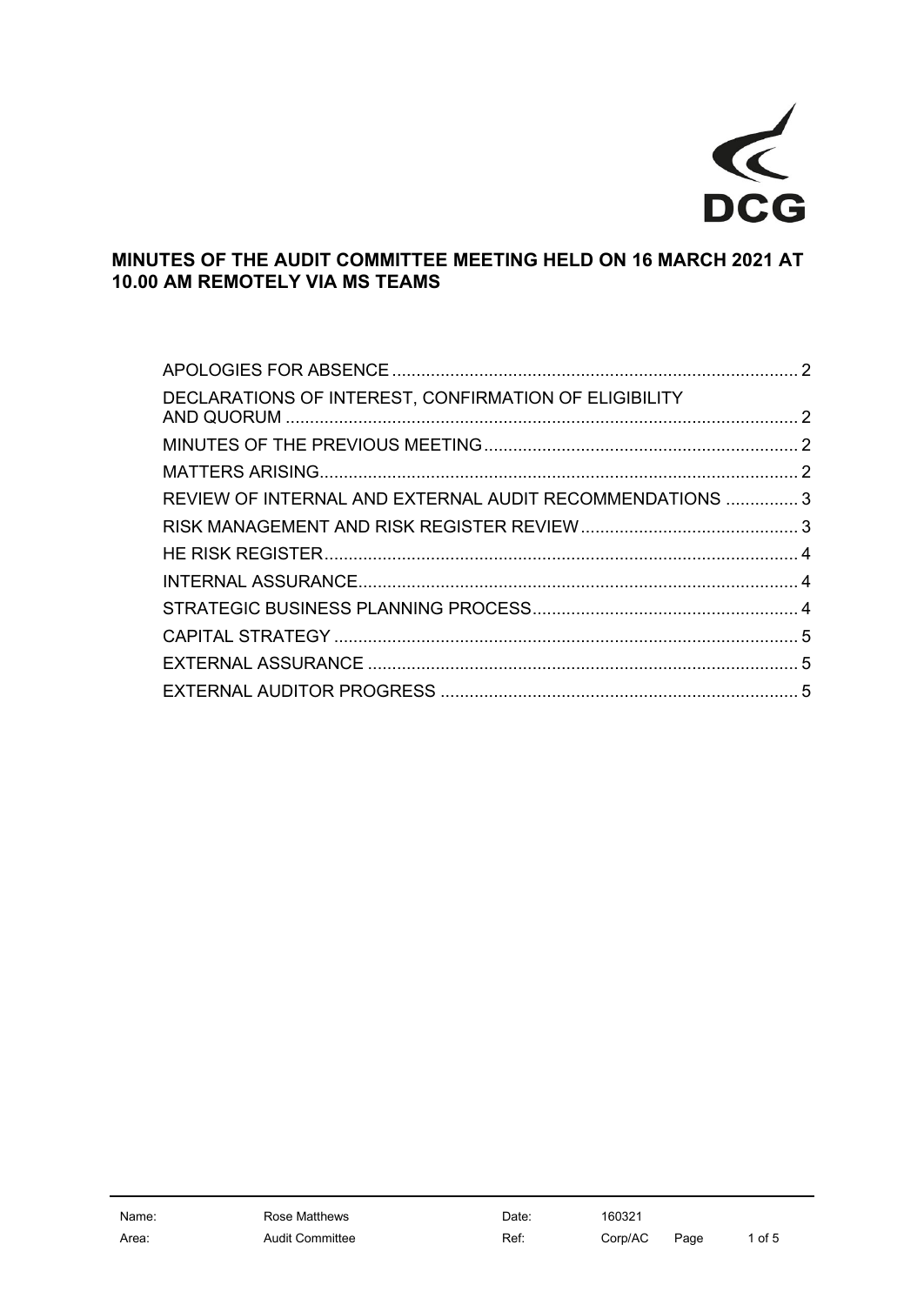

# **MINUTES OF THE AUDIT COMMITTEE MEETING HELD ON 16 MARCH 2021 AT 10.00 AM IN REMOTELY VIA MS TEAMS**

Present: Kevin Slack (Chair), Hazel Clint, Mike Kapur, Rosslyn Green

In attendance: Jenny Brandham (Director of Higher Education) – 4*9/20-21.2 only* Richard Eaton (CFO) Michael Ford (Corporate Services) Kate Martin (Vice Principal) – *49/20-21/2 only* Heather Simcox (Deputy CEO) Jonathan Creed (ICCA – Internal Auditors) Sam Lifford (BDO – External Auditors) Rose Matthews (Clerk)

Prior to commencing formal business, Governors met in private with the representatives from ICCA and BDO.

<span id="page-1-2"></span><span id="page-1-1"></span><span id="page-1-0"></span>

|          | <b>PART ONE - GENERAL MINUTES</b>                                                                                                                                                                                                                    | <b>Action</b> | Date |
|----------|------------------------------------------------------------------------------------------------------------------------------------------------------------------------------------------------------------------------------------------------------|---------------|------|
| 43/20-21 | <b>APOLOGIES FOR ABSENCE</b>                                                                                                                                                                                                                         |               |      |
|          | There were no apologies for absence.                                                                                                                                                                                                                 |               |      |
| 44/20-21 | DECLARATIONS OF INTEREST, CONFIRMATION OF<br><b>ELIGIBILITY AND QUORUM</b>                                                                                                                                                                           |               |      |
|          | All members were eligible and the meeting was<br>confirmed to be quorate.                                                                                                                                                                            |               |      |
|          | There were no new declarations.                                                                                                                                                                                                                      |               |      |
| 45/20-21 | <b>MINUTES OF THE PREVIOUS MEETING</b>                                                                                                                                                                                                               |               |      |
|          | <b>RESOLVED:</b> The minutes of the meeting held on<br>24 November 2020 were formally approved.                                                                                                                                                      |               |      |
| 46/20-21 | <b>MATTERS ARISING</b>                                                                                                                                                                                                                               |               |      |
| 29/20-21 | The Clerk had circulated the presentation on higher<br>education.                                                                                                                                                                                    |               |      |
| 30/20-21 | The CFO talked through the pension update he had<br>circulated via e-mail. He confirmed they related to<br>historic pensions from previously merged institutions and<br>confirmed it had been an isolated incident and there<br>were no more issues. |               |      |
|          | The financial statements had been shared and approved.                                                                                                                                                                                               |               |      |
| 35/20-21 | The HE Risk Register had been updated.                                                                                                                                                                                                               |               |      |
| Name:    | <b>Rose Matthews</b><br>Date:<br>160321                                                                                                                                                                                                              |               |      |

<span id="page-1-3"></span>Area: Corp/AC Page 2 of 5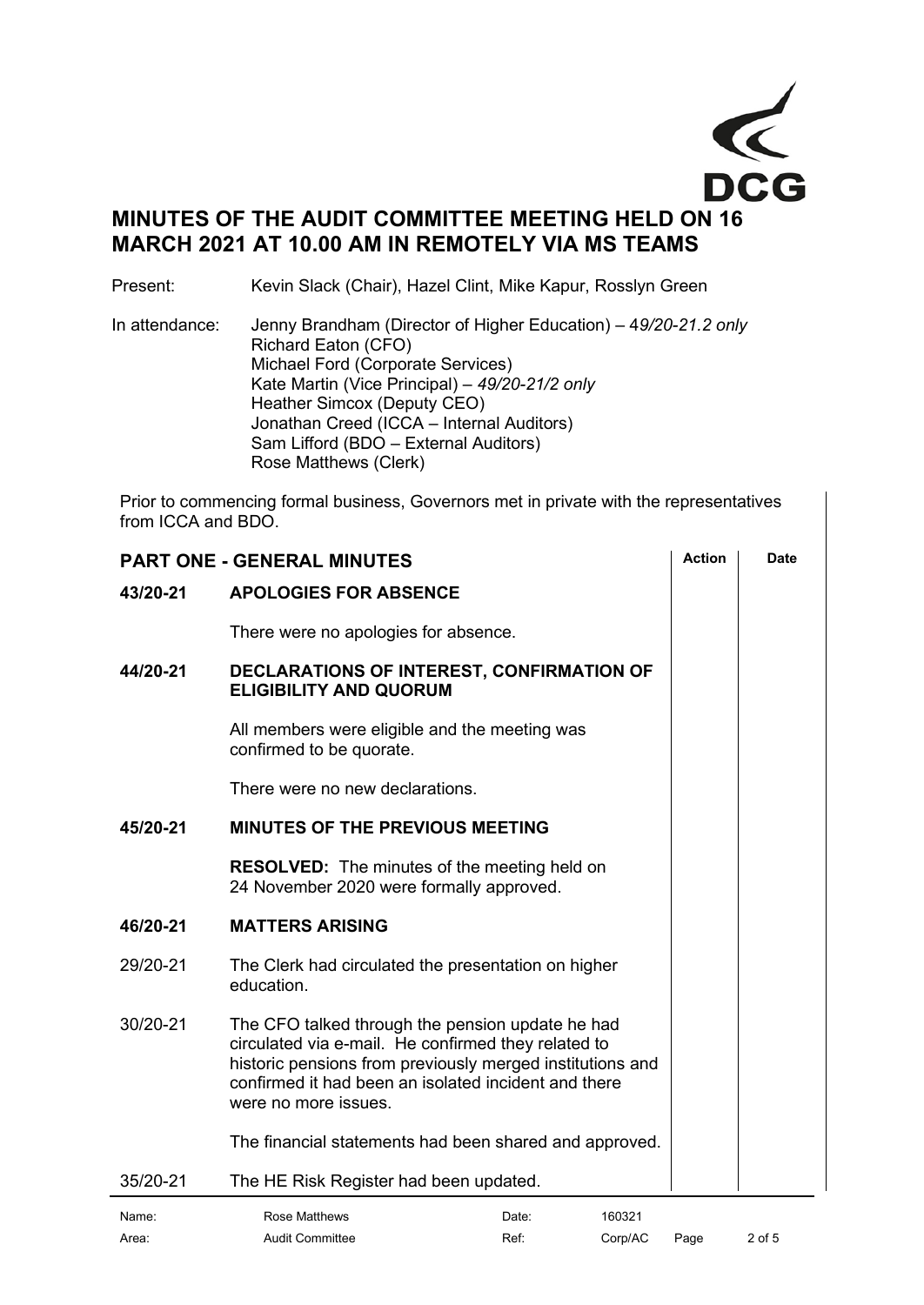#### **47/20-21 REVIEW OF INTERNAL AND EXTERNAL AUDIT RECOMMENDATIONS**

<span id="page-2-0"></span>The Internal and External Recommendations Monitoring Report was shared.

The Committee noted there were three outstanding actions.

#### **48/20-21 RISK MANAGEMENT AND RISK REGISTER REVIEW**

<span id="page-2-1"></span>Michael Ford presented the latest Risk Management Report and updated Register.

In summary, the high risks related to Covid-19, followed by the failure to achieve the budget targets, both of which were detailed in the report.

The Chair questioned how things were in the moment. The Deputy CEO explained that lateral flow testing had been carried out on 5, 8, 11 March, the College had also provided this for the UTC.

All teaching and student support staff were asked to return on the  $8<sup>th</sup>$  and many students, including HE, adults and apprentices had returned. Some students had been given priority to return to a full timetable, which in the main related to those undertaking practical assessments and JWC had returned to the model introduced last September. Some students had been anxious and reluctant to return to site, some were shielding until the end of March. Overall it was very positive, with most students keen to return to face to face teaching.

The main focus for health and safety remained Covid-19 and ensuring the buildings complied with Covid-19 regulations and developing the lateral flow test programme.

An update was also provided on litigation and safeguarding.

Rosslyn Green questioned an increase in the number of safeguarding disclosures from the previous year. The Deputy CEO explained that as a result of covid-19 there were a number of wider issues in society such as exploitation, an increase in domestic abuse and an increase in poverty. Parents were also needing a lot more support. The College had rolled-out a number of extra sessions to support students, but a lot of students were returning as the College provided a safe place for them.

Mike Kapur noted some sensitive issues were emerging around the Black Lives Matter movement and recent events with Sarah Everard and asked if the College had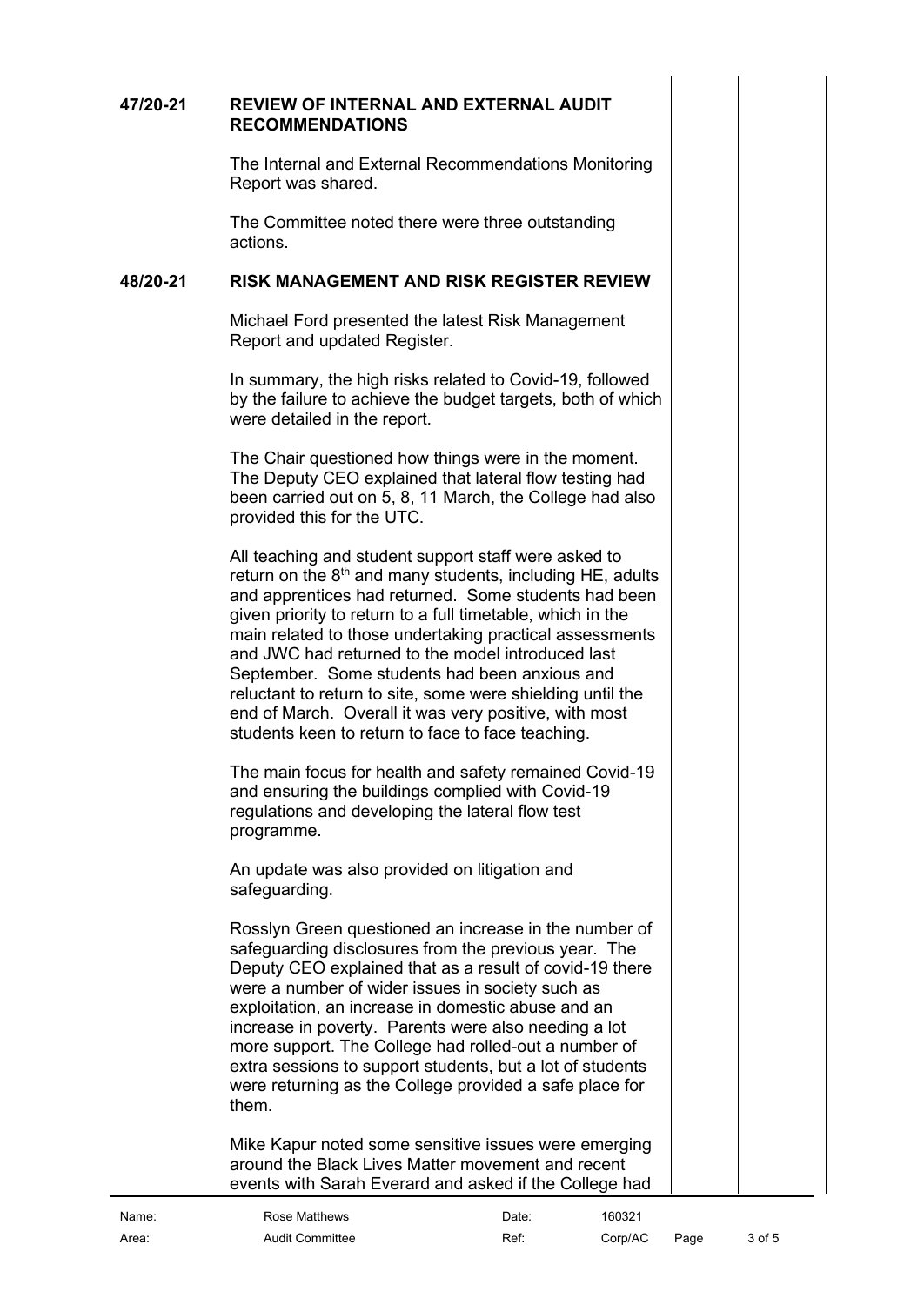<span id="page-3-2"></span><span id="page-3-1"></span><span id="page-3-0"></span>

|            | a mechanism to assess the unintended consequences of<br>decisions made in relation to diversity, exclusivity and                                                                                                                                                               |           |       |
|------------|--------------------------------------------------------------------------------------------------------------------------------------------------------------------------------------------------------------------------------------------------------------------------------|-----------|-------|
|            | gender balance.<br>The Committee discussed this at length and it was<br>agreed to review the Decision Making Policy and<br>formalise the impact assessments carried out as part of<br>the process to take into consideration Mike's comments.                                  | <b>MF</b> | 22/06 |
| 49/20-21   | <b>HE RISK REGISTER</b>                                                                                                                                                                                                                                                        |           |       |
|            | The Director of HE summarised the HE Risk Register.                                                                                                                                                                                                                            |           |       |
|            | The Director had worked closely with Michael Ford to<br>ensure it was aligned with the Strategic Risk Register.                                                                                                                                                                |           |       |
|            | Changes since the last meeting related to risks around<br>the Access and Participation Plan, Covid-19, concern<br>around curriculum activity and competition and markets<br>authority and student voice had been a recent addition.                                            |           |       |
|            | Rosslyn Green questioned Risk 16 and noted there were<br>no comments indicating the preventative controls were<br>effective. The conditions of registration were ongoing<br>and subject to change and could not be confirmed as<br>effective until any such review by the OFS. |           |       |
|            | Students were glad to be back on site, there were no<br>concerns with partners and the relationship with<br>employers was working well.                                                                                                                                        |           |       |
|            | Mike Kapur asked if there were any adverse effects with<br>Erasmus moving to Turing, but it was noted there was<br>not.                                                                                                                                                        |           |       |
|            | Kate Martin and Jenny Brandham left the meeting.                                                                                                                                                                                                                               |           |       |
| 50/20-21   | <b>INTERNAL ASSURANCE</b>                                                                                                                                                                                                                                                      |           |       |
| 51/20-21.1 | <b>STRATEGIC BUSINESS PLANNING PROCESS</b>                                                                                                                                                                                                                                     |           |       |
|            | Jonathan Creed, of internal auditors, ICCA presented the<br>Internal Audit Report on the Strategic Business Planning<br>Process.                                                                                                                                               |           |       |
|            | Jonathan said that in terms of the review itself, this was<br>the most sophisticated business planning process he had<br>ever seen in a college. It was clear DCG was a policy<br>led organisation.                                                                            |           |       |
|            | The report contained the full details and there were no<br>recommendations. The report provided substantial<br>assurance.                                                                                                                                                      |           |       |
|            | Rosslyn Green noted the move to a five-year plan and<br>questioned if that had been adapted to incorporate<br>Covid. Jonathan explained the plan remained in place,                                                                                                            |           |       |
| Name:      | 160321<br>Rose Matthews<br>Date:                                                                                                                                                                                                                                               |           |       |